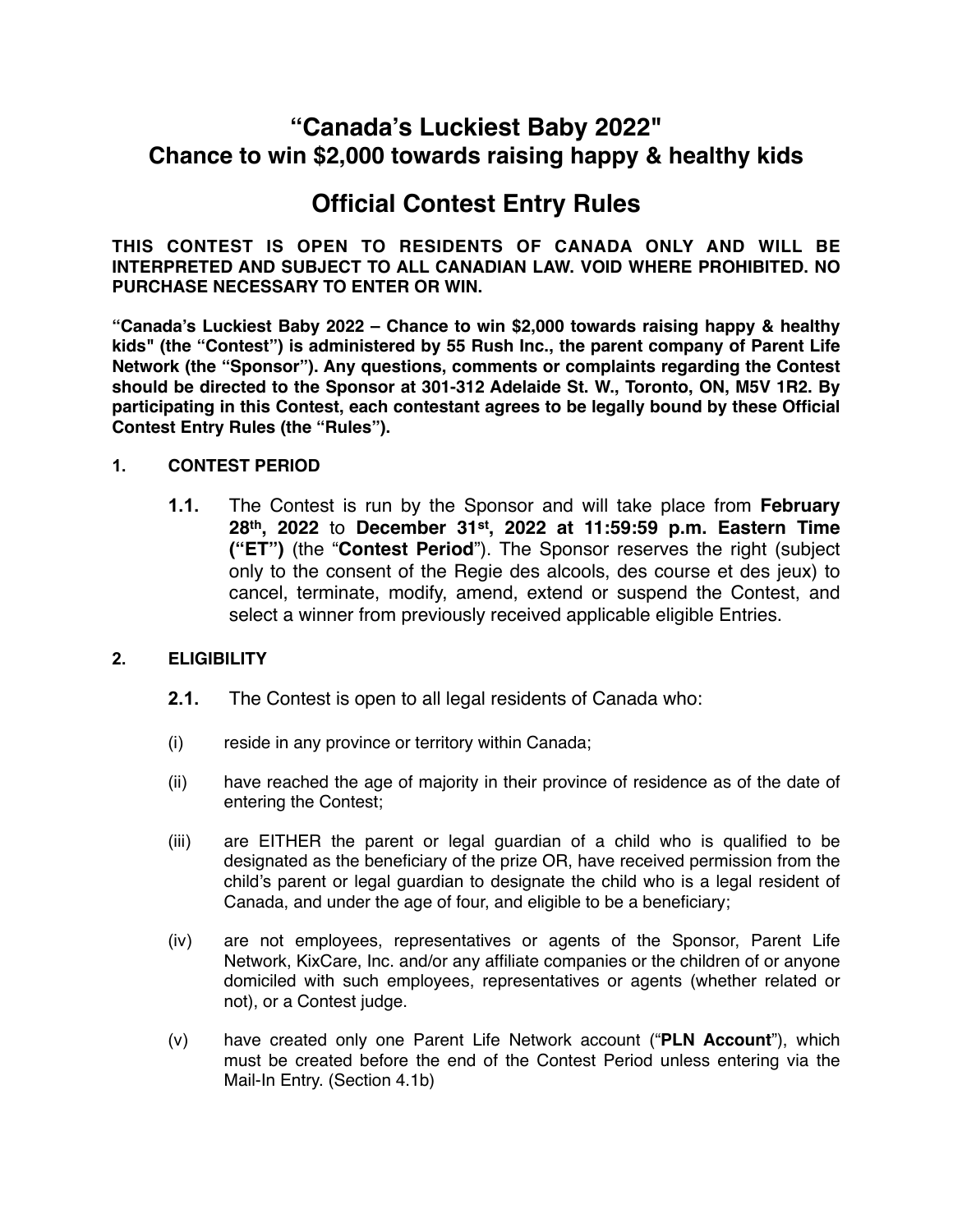(vi) have read and accepted, and agreed to comply with these Rules.

#### **3. PRIZE**

**3.1. KixCare. Prize:** There is a total of one (1) KixCare Prize available to be won consisting of a cheque in the amount of \$2,000 made payable to the winner. All amounts in these Rules are in Canadian dollars.

The winner is solely responsible for payment of any applicable taxes and reporting any taxable income associated with the Prize. The Prize cannot be substituted or transferred to a third party. Any additional costs not described in these Rules as part of the Prize that are incurred in collecting and using the Prize are the winner's responsibility.

#### **4. METHODS OF ENTRY**

- **4.1. Contest Entry:** To enter the Contest for a chance to win the KixCare Prize, the contestant must complete either the Online Entry and Registration OR the Mail in Entry.
	- **4.1.a) Method One Online Entry and Registration:** To enter the Contest for a chance to win the KixCare Prize online, the contestant must:
		- (i) Visit the Contest website at <http://clb2022.parentlifenetwork.com/>;
		- (ii) Login with an active Parent Life Network account **("PLN Account")** OR create a new PLN Account. To create a new PLN Account a contestant must provide a valid email, choose a password, and then provide a full name, birth date, and home postal code. To create a new Account a contestant must also agree to receive Commercial Electronic Messages (**"CEM's"**) from the Parent Life Network (**"PLN"**) but may unsubscribe from such messages at any time by visiting Contest by visiting [parentlifenetwork.com/user/communication](http://parentlifenetwork.com/user/communication) or from within any CEM sent to the user without affecting their entry or odds of winning in the contest;
		- (iii) Complete the Contest Entry Form (the "**CE Form**"). To Complete the CE Form Contestants must agree to allow PLN to share their registration details with KixCare Inc. for the purpose of email marketing (you may unsubscribe at any time without affecting your entries) and click enter to agree to the contest rules. The contestant will then obtain ten entries into the Contest for a chance to win the KixCare Prize and will be registered with the Contest.

Incomplete CE Forms or CE Forms completed by PLN Accounts containing false information may be deemed invalid and may be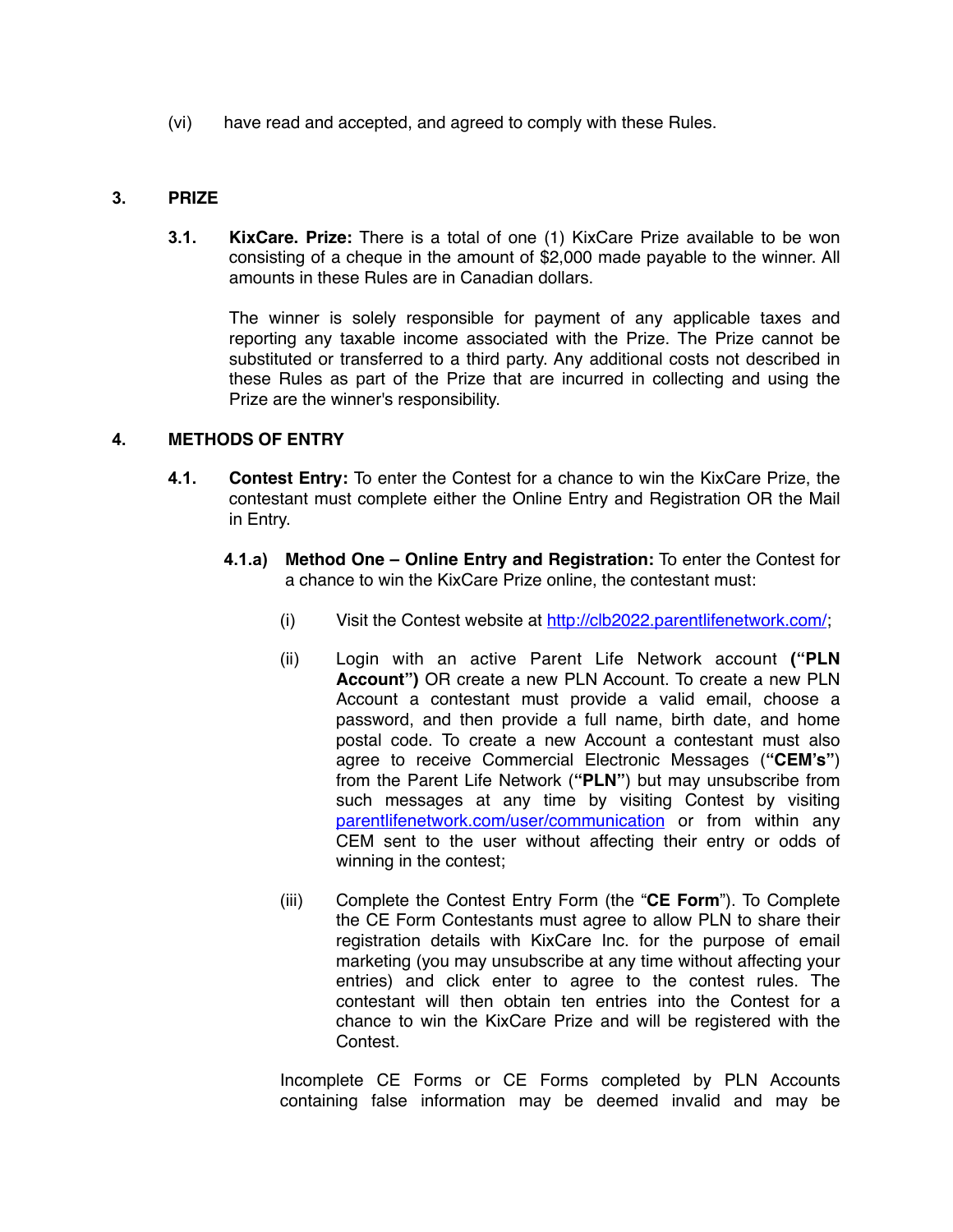disqualified at the Sponsor's sole discretion. Only fully completed CE Forms with valid information received by the Sponsor's servers during the Contest Period will be accepted for online entry into this Contest.

- **4.1.b) Method Two Mail In Entry No Purchase Necessary:** If a contestant does not wish to enter online or does not wish to create a PLN Account or agree to have their details shared with KixCare, Inc. and/or any affiliate companies, the contestant may: print his/her first name, last name, email address, telephone number, complete mailing address (including postal code) and signature on a plain white piece of paper (no larger than 8.5 by 11 inches) and mail it (in an envelope with sufficient postage), to the Sponsor, at: Contest Administrator, Parent Life Network, 301-312 Adelaide St. W., Toronto, ON, M5V 1R2, Attn: Canada's Luckiest Baby 2022 – Chance to win \$2,000 towards raising happy & healthy kids. Upon receipt and verification of a contestant's complete entry request in accordance with these Rules, the contestant will receive ten entries into the Contest. To be eligible, all mail-in entry requests must be received during the Contest Period in a separate envelope bearing sufficient postage (i.e. mass mail-in of entry requests in the same envelope will be void). The Releasees (defined in section 7.7 below) will not be responsible or liable for any lost, stolen, delayed, illegible, damaged, misdirected, insufficient postage, late or destroyed mail-in Contest entry requests.
- **4.2. Multiple Registration Not Permitted:** Contestants can only use either the Contest Website (or its iframe) or the Mail-In Entry option (section 4.1 (b)) to register for the Contest one (1) time in total. If it is discovered that a contestant has attempted to: (i) enter more than one (1) time or (ii) use (or attempt to use) multiple names, email addresses or identities to enter, or otherwise participate in, the Contest, then (in the sole and absolute discretion of the Sponsor) he/she may be disqualified from participating in the Contest and all of his/her entries may be disqualified. Use (or attempted use) of multiple identities, mail-in envelopes, email addresses and/or any automated system to register for or otherwise participate in this Contest is prohibited and is grounds for disqualification. One Registration Per Person: For greater certainty, no contestant may enter the Contest more than once regardless of the method of participation.
- **4.3. Earning Extra Entries:** Each registered contestant will have the ability to earn a maximum of 10,000 additional entries ("Extra Entries") in the Contest. All Extra Entries must be earned during the Contest Period. No purchase is necessary to obtain any Extra Entries. To earn Extra Entries a contestant may:
	- **4.3.a)** Perform specific actions ("Action") which may include, but are not limited to: subscribing to specific social media; sharing information about the Contest on social media sites; visiting specific websites; watching specific web videos; entering a specific code; uploading specific text,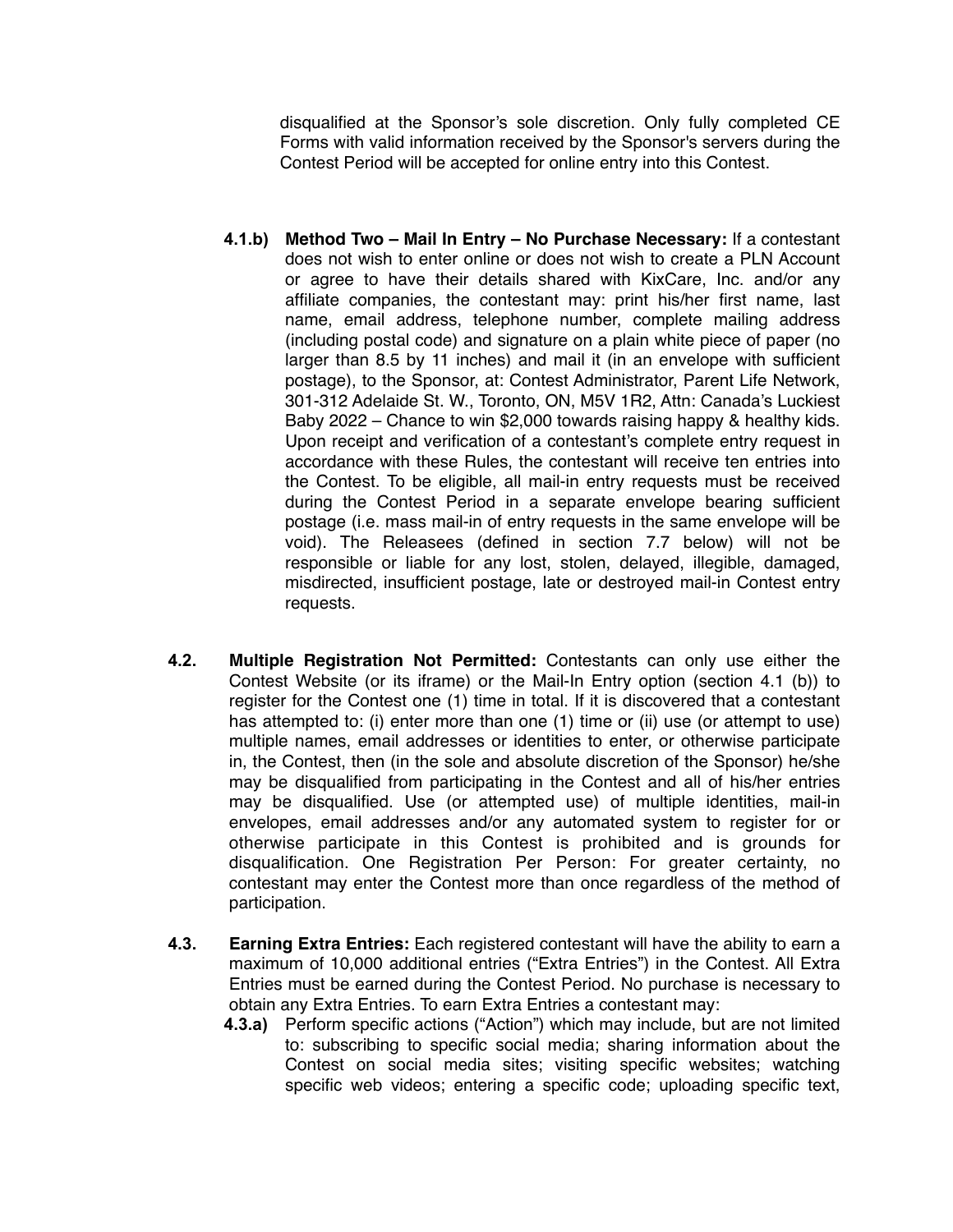images or videos ("Content"); or completing a survey. Entries will be awarded when the completed Action is received by the Sponsor's server;

- **4.3.b)** Each Action completed and received by Sponsor's servers will award a specific number of Extra Entries to the contestant completing the Action. Actions may be time limited. All times published in the advertisement of Actions will be Eastern Time.
- **4.3.c)** The Sponsor reserves the right to amend these Rules (subject only to the consent of the Regie des alcools, des course et des jeux) in order to add additional means of earning Extra Entries by posting them on the Contest website. No purchase is necessary.

### **Earning Extra Entries Alternate Method – No Purchase Necessary**

To earn all extra entry options described in (a) above, alternatively a contestant may: print his/her first name, last name, email address, telephone number, complete mailing address (including postal code) and signature on a plain white piece of paper (no larger than 8.5 by 11 inches) and mail it (in an envelope with sufficient postage), to the Sponsor, at: Contest Administrator, Parent Life Network, 301-312 Adelaide St. W., Toronto, ON, M5V 1R2, Attn: Canada's Luckiest Baby 2022 – Chance to win \$2,000 towards raising happy & healthy kids - Extra Entries. Upon receipt and verification of a contestant's request in accordance with these Rules, the contestant will receive all entries available in (a) above added to their total number of entries before the KixCare Prize draw is conducted. To be eligible, all mail-in requests must be received during the Contest Period in a separate envelope bearing sufficient postage. The Releasees (defined below) will not be responsible or liable for any lost, stolen, delayed, illegible, damaged, misdirected, insufficient postage, late or destroyed mail-in Extra Entries requests.

### **5. DRAW & WINNER SELECTION PROCESS**

- **5.1.** Co-Ordination with Other Canada's Luckiest Baby 2022 Contests: The KixCare Prize draw will occur in co-ordination with all other Canada's Luckiest Baby 2022 Contests (as described at [http://clb2022.parentlifenetwork.com/rules\)](http://clb2022.parentlifenetwork.com/rules). Entries earned in the Contest (section 4) will be valid for every Canada's Luckiest Baby 2022 contest for which the contestant has entered.
	- **5.1.a) Random Draw**: On **January 3rd, 2023** at or about **2:00 pm ET** (the **"Draw Date"**) in the city of Toronto, in the province of Ontario, at the offices of the Sponsor, **one (1)** entry will be randomly selected from all eligible entries received by the Sponsor during the Contest Period for any Canada's Luckiest Baby 2022 Contest. If the contestant who owns the selected entry, and who is otherwise eligible to win, has entered the "Canada's Luckiest Baby 2022 – Chance to win \$2,000 towards raising happy & healthy kids", he or she will be the selected contestant who is eligible to win the KixCare Prize subject to compliance with these Rules. In the event that the first valid entry selected in the co-ordinated draw has not entered the "Canada's Luckiest Baby 2022 – Chance to win \$2,000 towards raising happy & healthy kids" contest, a separate draw will take place during which **one (1)** entry will be randomly selected from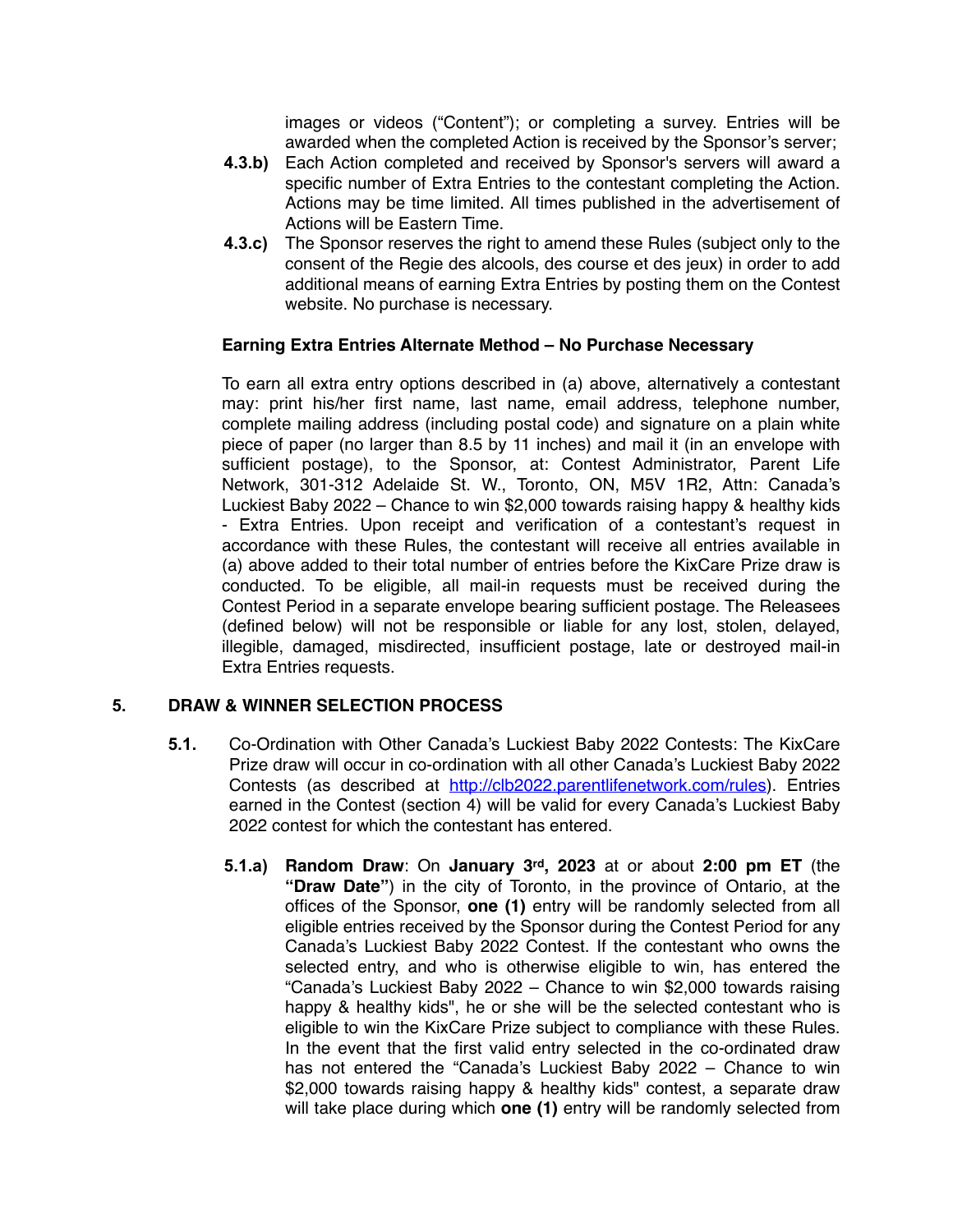all eligible entries received by the Sponsor during the Contest Period by contestants who have entered the "Canada's Luckiest Baby 2022 – Chance to win \$2,000 towards raising happy & healthy kids" Contest. This secondary draw will have no co-ordination with other Canada's Luckiest Baby 2022 contest draws.

- **5.2. Odds of Winning:** The odds of winning the KixCare Prize are dependent on the number of eligible entries earned by the contestant and the number of eligible entries received by the Sponsor during the Contest Period in accordance with these Rules.
- **5.3. Contacting Selected Contestant:** Sponsor will attempt to arrange an in person meeting with the selected contestant within thirty (30) days of the draw date. If the Sponsor is unable to arrange an in person meeting within thirty (30) days of the draw date, sponsor will make an additional minimum of two (2) attempts to contact the selected contestant by email using the information provided at the time of Account registration (or on mail in entry) between thirty-one (31) and thirty-five (35) days of the Draw Date. If the selected contestant cannot be contacted (i.e. does not reply to the email from the Sponsor or its representative) within forty (40) days of the Draw Date, then he/she may be disqualified (and will forfeit all rights to the KixCare Prize) and the Sponsor reserves the right, in its sole and absolute discretion, to select an alternate selected contestant from among the remaining eligible entries (in which case the foregoing provisions of this section shall apply to such new selected contestant).
- **5.4. Declaration and Release Form; Skill-Testing Question:** In order to be declared the confirmed KixCare Prize Winner, the selected contestant must, in addition to meeting the Contest eligibility criteria and otherwise complying with these Rules, correctly answer a time-limited mathematical skill testing question without assistance of any kind, whether electronic or otherwise, and sign and return within 5 business days of notification by e-mail, a Declaration and Release prepared by the Sponsor which, among other things:
	- (i) confirms compliance with these Rules;
	- (ii) acknowledges acceptance of the Prize, as awarded;
	- (iii) releases the Releasees (as defined in section 7.7 below) from any liability and damage which could arise out of or in any way related to the Contest and from the awarding, receipt, possession and/or use or misuse of the Prize; and
	- (iv) allows the Licensees (as defined in section 7.8 below) to use, reproduce and/or publish in any related publicity, his/her name, photograph, image, likeness, biographical information, any statements made regarding a prize, place of residence, and/or voice for advertising and promotional purposes in perpetuity and in any manner and in any medium (including the Internet), without any compensation or further attribution or notification.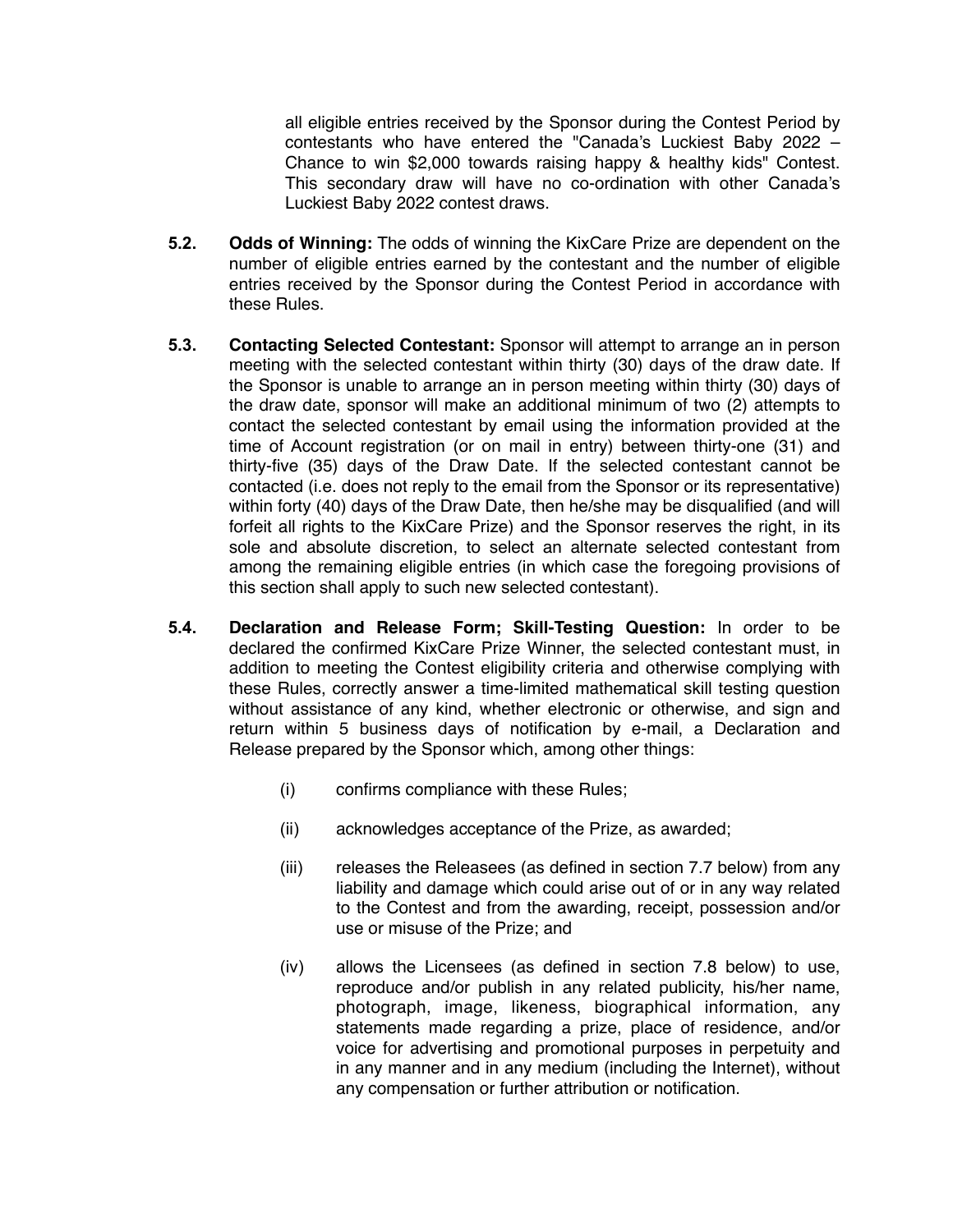If the selected contestant:

- (i) does not correctly answer the mathematical skill testing question in the manner prescribed;
- (ii) fails to return the properly executed Declaration and Release within the specified time;
- (iii) cannot accept the Prize for any reason; or
- (iv) otherwise fails to comply with the Rules;

**THEN HE/SHE WILL BE DISQUALIFIED (AND WILL FORFEIT ALL RIGHTS TO THE PRIZE) AND THE SPONSOR RESERVES THE RIGHT, IN ITS SOLE AND ABSOLUTE DISCRETION, TO SELECT FROM AMONG ALL REMAINING ELIGIBLE ENTRIES AN ALTERNATE SELECTED CONTESTANT AS THE POTENTIAL WINNER OF THE KIXCARE PRIZE (IN WHICH CASE THE FOREGOING PROVISIONS OF THIS SECTION SHALL APPLY TO SUCH NEW POTENTIAL PRIZE WINNER). NOTWITHSTANDING ANY OTHER PROVISION OF THESE RULES, THE SPONSOR RESERVES THE RIGHT TO DETERMINE HOW THE PRESENTATION OF A PRIZE WILL OCCUR INCLUDING IN A MEDIA EVENT, BY MAIL OR IN PERSON.**

#### **6. PRIZES DELIVERY:**

**6.1. Prizes Delivery:** The Sponsor or its representatives will send the prize(s) to the confirmed Prize winner at his/her registered address. Please allow **six (6) to eight (8) weeks** for delivery of same.

### **7. GENERAL TERMS AND CONDITIONS**

- **7.1. Verification of Entries:** The Sponsor reserves the right, in its sole and absolute discretion, to verify or require proof of identity and/or eligibility (in a form acceptable to the Sponsor ) from any contestant in this Contest or for any Extra Entries earned, or purportedly earned, by such contestant to be considered valid for the purposes of this Contest. Contestants whose entries cannot be verified to the satisfaction of Sponsor in its sole and absolute discretion may be disqualified from the Contest and will not be eligible to win any prize. The sole determinant of the time for the purposes of a valid registration and/or entry in this Contest will be the Sponsor's records.
- **7.2. No Liability**: The Releasees (defined below) will not be liable for: (i) any failure of the Website, Sponsor servers or other 55 Rush Inc. or Parent Life Network sponsored sites during the Contest; (ii) any technical malfunction or other problems relating to the telephone network or lines, computer on-line systems, servers, access providers, computer equipment or software; (iii) the failure of any entry, registration or Action to be received by the Sponsor for any reason including, but not limited to, technical problems or traffic congestion on the Internet or at any website, or mail disruption or delays; (iv) any injury or damage to a contestant's, or any other person's computer related to or resulting from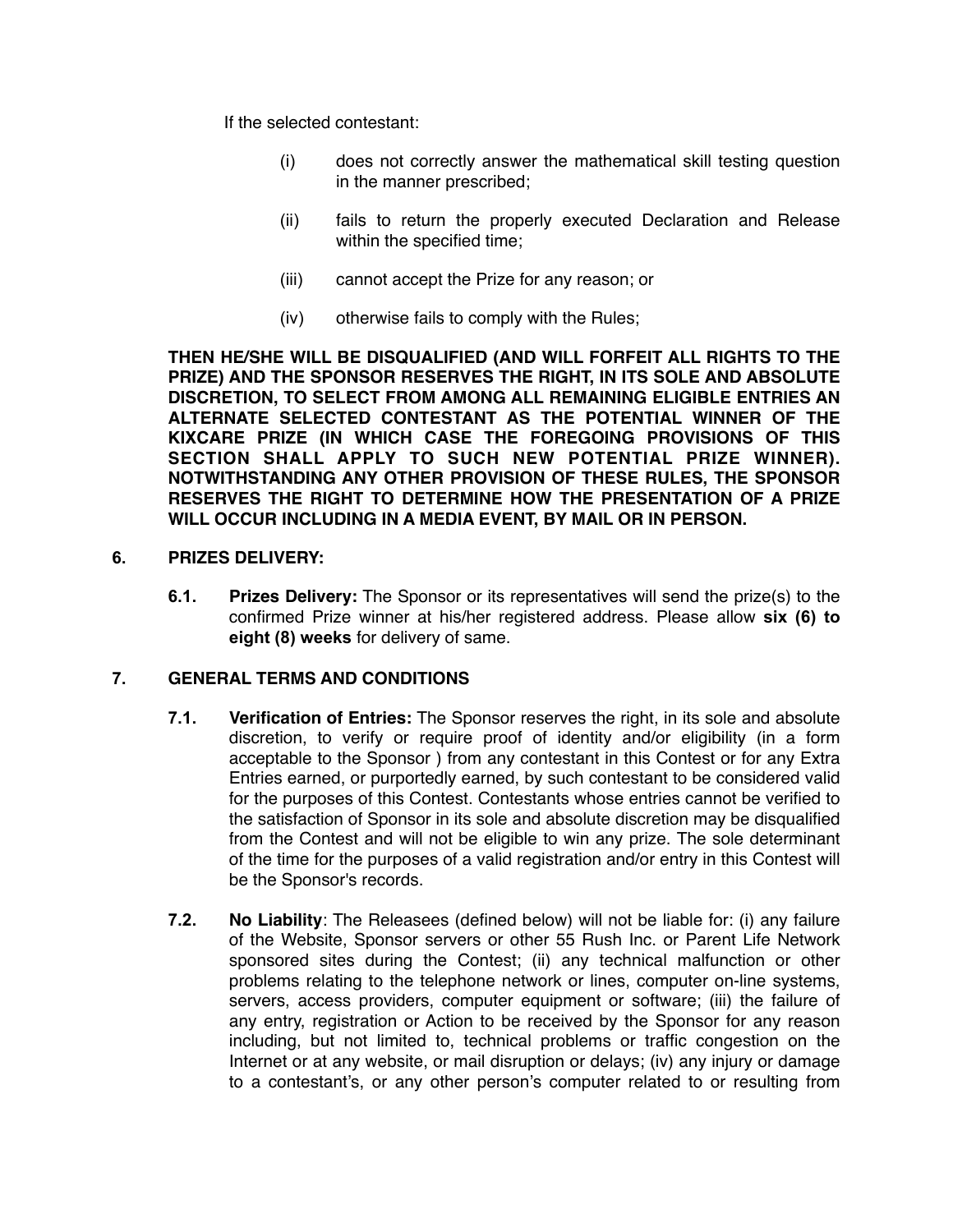participating or downloading any material in the Contest; and (v) any combination of the above.

#### **7.3. Acceptance of Prizes:**

- **7.3.a)** All prizes must be accepted as awarded and are not transferable, assignable or convertible to cash (except in Sponsor or any prize supplier's sole and absolute discretion);
- **7.3.b)** The costs of everything not specifically stated as included in the prizes are the sole responsibility of the winner;
- **7.3.c)** If the winner does not utilize any part(s) of his/her prize, then any such part(s) not utilized will be forfeited in their entirety and nothing will be substituted in their place;
- **7.3.d)** Sponsor and each prize supplier reserves the right at any time to:
	- (i) Place reasonable restrictions on the availability or use of the prizes or any component thereof; and
	- (ii) Substitute a prize or a component thereof for any reason with a prize or a prize component of equal or greater value, including, without limitation, but solely at the Sponsor or any prize supplier's sole discretion, a cash award;
- **7.3.e)** By accepting a prize, the winner agrees to waive all recourse against the Releasees (as defined in Section 7.7) if the prize or a component thereof does not prove satisfactory, either in whole or in part.
- **7.4. Content Submission Requirements:** BY SUBMITTING ANY "CONTENT" TO EARN EXTRA ENTRIES, EACH CONTESTANT HEREBY REPRESENTS AND WARRANTS THAT THE CONTENT (AND EACH INDIVIDUAL COMPONENT THEREOF) COMPLIES WITH THESE RULES, ALL APPLICABLE LAWS (INCLUDING INTELLECTUAL PROPERTY LAWS) AND THE SUBMISSION REQUIREMENTS. THE RELEASEES (defined below in Section 7.7) WILL BEAR NO LIABILITY REGARDING THE USE OF ANY CONTENT (OR ANY COMPONENT THEREOF) BY THE SPONSOR. THE RELEASEES SHALL BE HELD HARMLESS BY THE CONTESTANT IN THE EVENT IT IS SUBSEQUENTLY DISCOVERED THAT THE CONTESTANT HAS DEPARTED FROM OR NOT FULLY COMPLIED WITH ANY OF THESE RULES.

Any Content submitted to the site must not contain:

(i) material that is hateful, tortuous, defamatory, slanderous or libelous, that promotes bigotry, racism, hatred or harm against any group or individual or promotes discrimination based on race, gender, religion, nationality, disability, sexual orientation or age;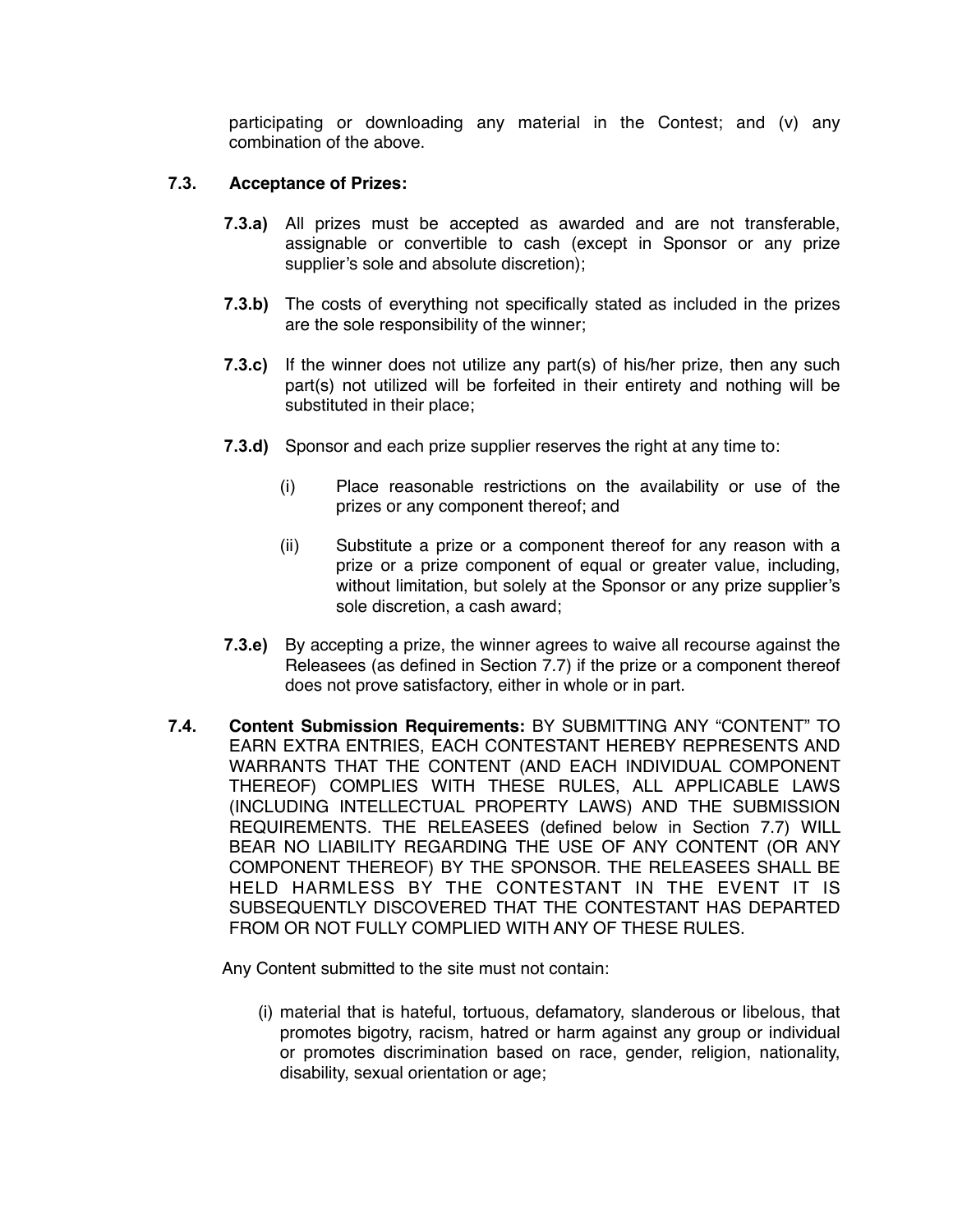- (ii) any form of propaganda or inappropriate or offensive language; or
- (iii) material that violates or infringes another's rights, including but not limited to privacy, publicity or intellectual property rights, or that constitutes copyright infringement.

Prior to or after being posted on the Contest Website, each of the Sponsor, its promotional agency and designated Content moderator (each, a "**Reviewer**") reserves the right to initially screen every piece of Content. Any Content that a Reviewer deems, in its sole and absolute discretion, to violate the terms and conditions set forth in these Rules or any applicable law (including intellectual property laws) will be disqualified. Prior to being posted on the Contest Website, each Reviewer reserves the right, in its sole and absolute discretion, to edit or modify any Content, or to request a contestant to modify, edit and/or re-submit his or her Content, in order to ensure that the Content complies with these Rules, or for any other reason. If Content is deemed to be inappropriate, the contestant will receive an email notification from Sponsor indicating that the Content has not been posted or has been removed, and he/she will have an opportunity to resubmit his or her revised Content for consideration by a Reviewer. If a contestant has attempted to submit Content three (3) times and has been rejected each time, then the Sponsor reserves the right, in its sole and absolute discretion, to disqualify the contestant from participating in the Contest.

- **7.5. Number of Prizes/Winners:** By entering the Contest, each contestant acknowledges that the Sponsor shall not be required under any circumstances to award more prizes than the number of available prizes, as set out in these Rules.
- **7.6. Termination of Contest:** The Sponsor reserves the right, in its sole and absolute discretion, to void any entry and/or withdraw, suspend, amend or terminate this Contest in whole or in part (or to amend these Rules) in any way at any time without prior notice (but subject to applicable law and to the consent of the Regie des alcools, des course et des jeux), in the event of an error, technical problem, computer virus, bugs, tampering, unauthorized intervention, fraud, technical failure or any other cause beyond the reasonable control of the Sponsor that, in the Sponsor's sole discretion interferes with the proper conduct of this Contest as contemplated by these Rules, or in the event of any accident, printing, administrative, or other error or any kind, or for any other reason. Any attempt to deliberately damage any website or to undermine the legitimate operation of this Contest is a violation of criminal and civil laws and should such an attempt be made, the person will be automatically disqualified and the Sponsor reserves the right to seek remedies and damages to the fullest extent permitted by law.

The Sponsor reserves the right, in its sole and absolute discretion, and without prior notice, to adjust any of the dates and/or timeframes stipulated in these Rules, to the extent necessary, for purposes of verifying compliance by any contestant, entry, or vote with these Rules, or as a result of technical problems,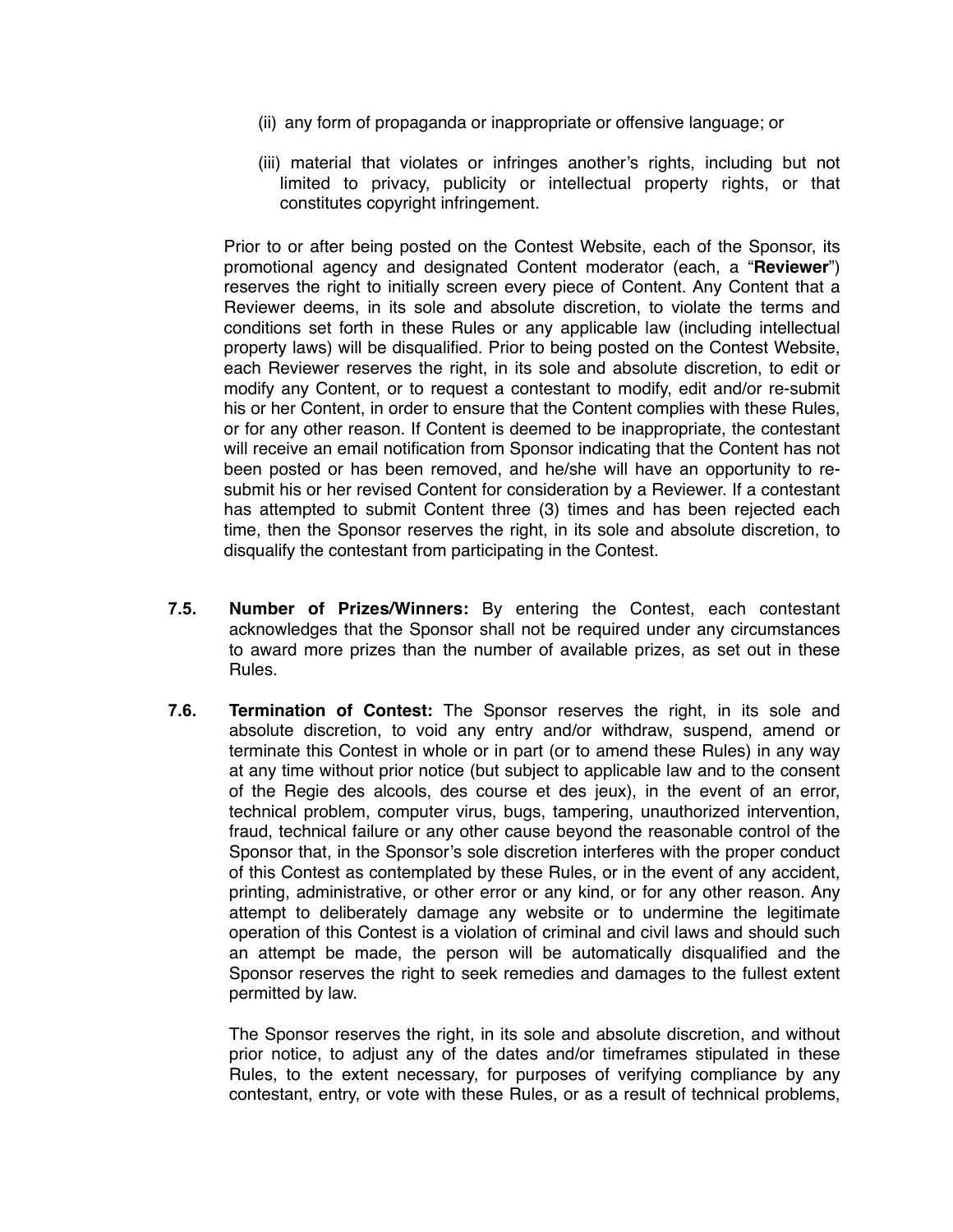or in light of any other circumstances which, in the opinion of the Sponsor, in its sole and absolute discretion, affect the proper administration of the Contest as contemplated in these Rules.

- **7.7. Release and Exclusion of Liability**. By entering or attempting to enter the Contest, each contestant and/or purported contestant agrees to release, discharge, and forever hold harmless the Contest Group Entities, and their respective officers, directors, employees, shareholders, agents and other representatives (collectively, the "**Releasees**") from any and all claims, actions, damages, demands, manner of actions, causes of action, suits, debts, duties, accounts, bonds, covenants, warranties, indemnities, claims over, contracts and liabilities of whatever nature or kind arising out of, or in connection with the contestant's participation or attempted participation in the Contest, compliance or non-compliance with these Rules and acceptance, use or misuse of any prize. The Releasees will not be responsible for lost, incomplete, late or misdirected entries or for any failure of the Contest website during the Contest Period, or for any technical malfunction or other problems with, any telephone network or lines, computer on-line systems, servers, access providers, computer equipment or software or for any technical problems or traffic congestion on the Internet or at any website, or any mail disruption or delay, or any combination of the foregoing, and will not be liable for any resulting injury or damage to any person or property arising from, or relating to, that person's or any other person's participation or attempted participation in the Contest.
- **7.8.** Name/Image of Winners and Content:
	- **7.8.a)** By entering the Contest or submitting Content for Extra Entries, each contestant:
		- (i) grants to the Sponsor, its affiliates, and the suppliers of prizes (collectively, "Licensees"), in perpetuity, a non-exclusive, irrevocable license to publish, display, reproduce, modify, edit or otherwise use (as the Licensees may in their sole discretion deem appropriate and without right of approval by the contestant) his/her submitted Content, in whole or in part, for advertising or promoting the Contest or for any other reason in any manner and in any medium (including the Internet), without any compensation or further attribution or notification, and waives his or her moral rights to such Content;
		- (ii) authorizes the Licensees to use, reproduce and/or publish in any related publicity, his/her name, photograph, image, likeness, biographical information, any statements they make regarding a prize, place of residence, and/or voice for advertising and promotional purposes in perpetuity and in any manner and in any medium (including the Internet), without any compensation or further attribution or notification;
		- (iii) agrees that anything created by the Licensees which is derived from the contestant's Content, voice, photograph, image, likeness or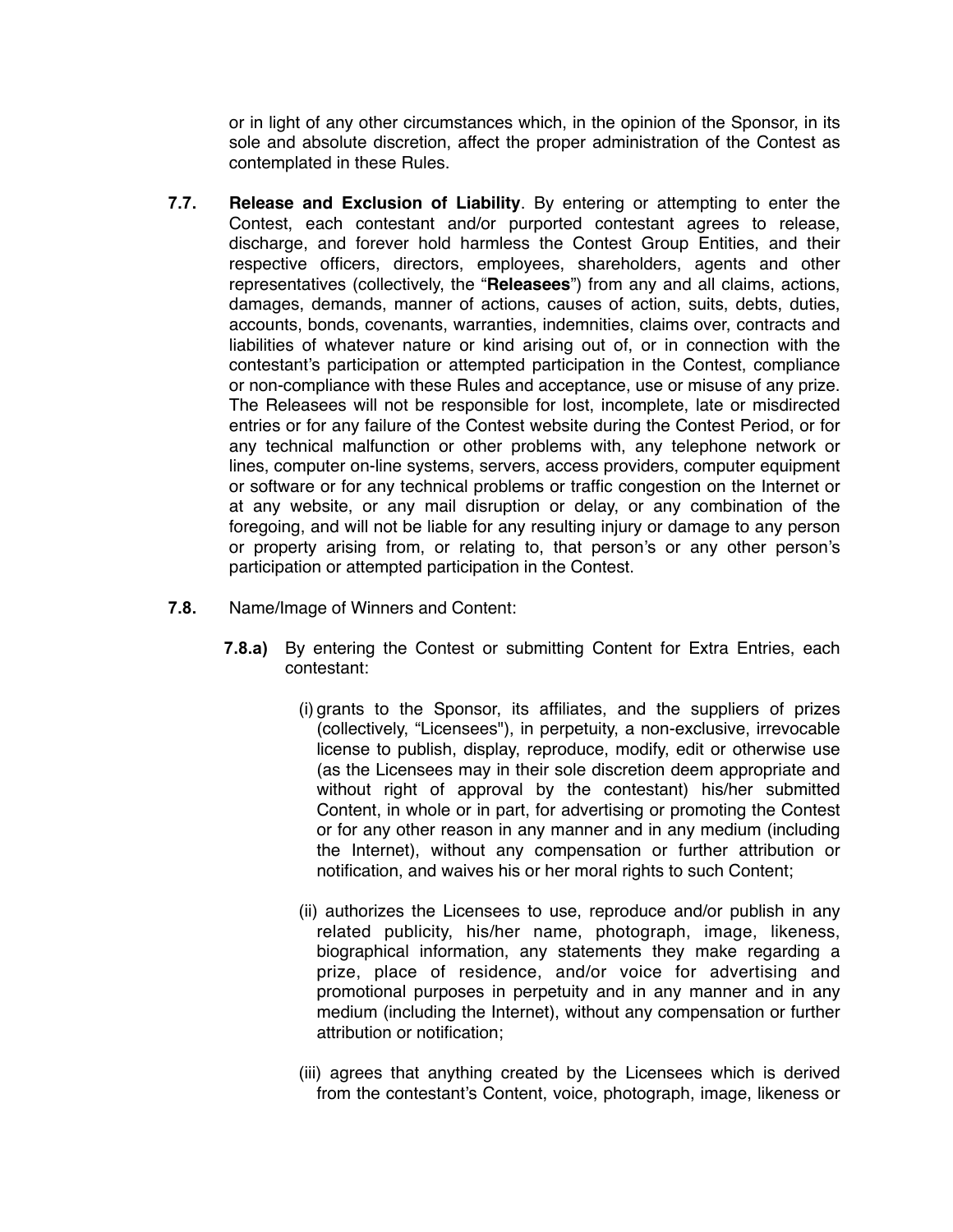any statements the contestant make regarding a prize, is owned by the Sponsor, its affiliates or prize suppliers, as applicable; and

- (iv) on his/her own behalf, and on behalf of his/her heirs, executors, administrators, personal representatives, successors and assigns, hereby release and discharge the Releasees (as defined above) from and against any and all claims (whether known or unknown, in law or in equity) that he/she or any of his/her heirs, executors, administrators, successors, or assigns may have or that may later accrue against any of the Releasees for any damages, losses, liabilities, costs, legal fees, expenses or injuries based on publicity rights, defamation, libel, slander, portrayal in a false light, invasion of privacy, copyright infringement, trademark infringement or any other intellectual property related cause of action arising out of or relating directly or indirectly in any way to the entry, a vote (if applicable) or use of his/her Content (if applicable), name, photograph, image, likeness, biographical information, any statements they make regarding a prize, place of residence, and/or voice.
- **7.8.b)** For greater certainty, the Sponsor, its promotional agency and/or the Reviewer reserves the right, in their sole and absolute discretion and at any time during the Contest, to modify, edit or remove any Content, or to request a contestant to modify or edit his or her Content, if a complaint is received with respect to the Content, or for any other reason. If such an action is necessary at any time, then the Sponsor reserves the right, in its sole and absolute discretion, to reset the entry count associated with the Content to zero (or, to whatever number the Sponsor deems appropriate in its sole and absolute discretion).
- **7.8.c)** Subject to subsection (i) above, if a contestant has any questions or does not wish the Sponsor to use any or all of his/her name, photograph, image, likeness, biographical information, any statements made regarding the prize, place of residence, and/or voice for purposes other than Contest administration, please contact the Sponsor by mail at 301-312 Adelaide St. W., Toronto, ON, M5V 1R2.
- **7.9. Dispute**  In the event of a dispute regarding who submitted an entry, entries, will be deemed to have been submitted by the authorized account holder of the email address submitted at the time of entry. "**Authorized account holder**" is defined as the person who is assigned an email address by an internet provider, online service provider, or other organization (e.g. business, educational institute, etc.) that is responsible for assigning email addresses for the domain associated with the submitted email address. A contestant may be required to provide proof that he/she is the Authorized account holder of the email address associated with the selected entry and/or a vote, and, if applicable, that he/she has all necessary consents, permissions and/or licenses as required by these Rules.